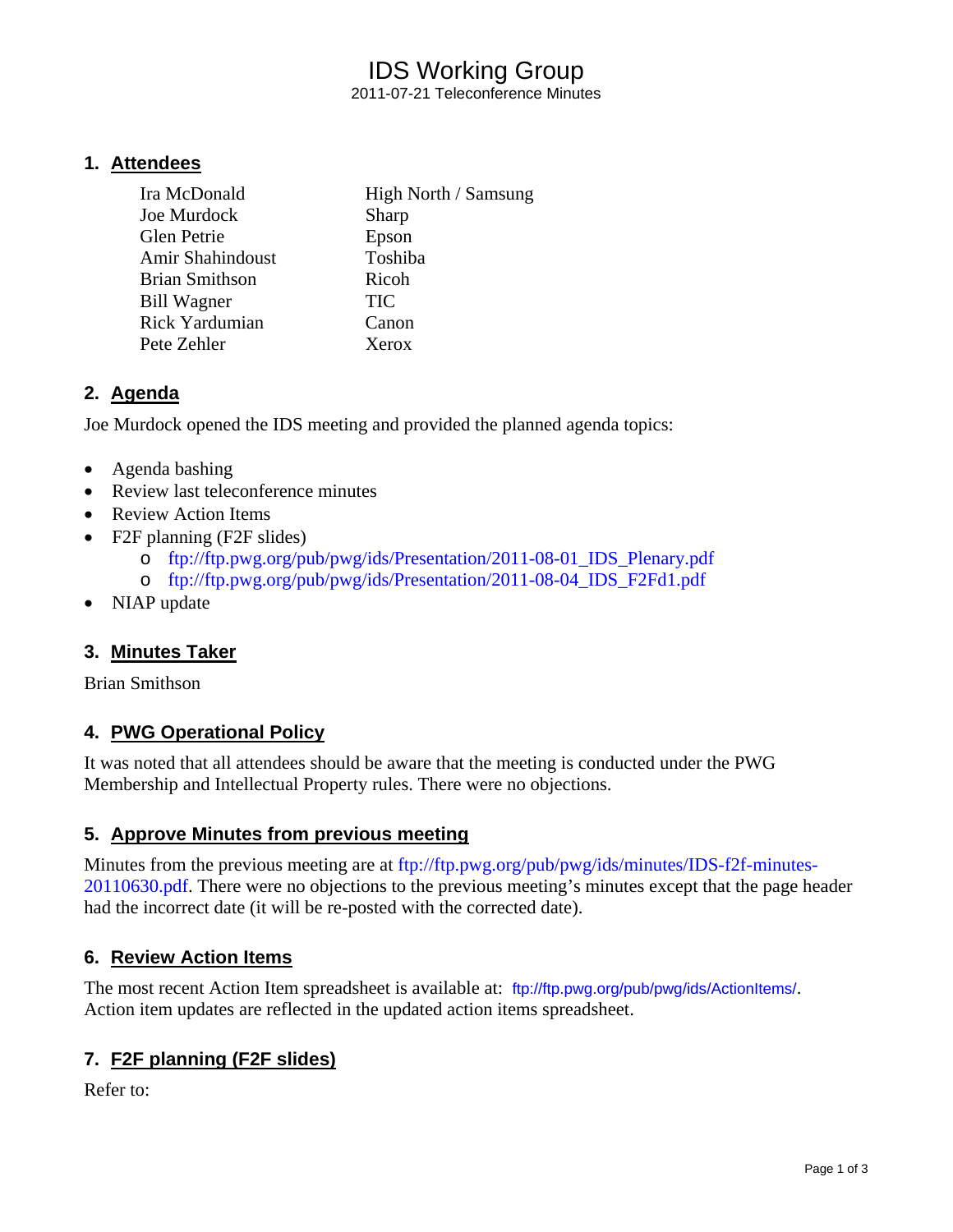## IDS Working Group

2011-07-21 Teleconference Minutes

- ftp://ftp.pwg.org/pub/pwg/ids/Presentation/2011-08-01\_IDS\_Plenary.pdf and
- ftp://ftp.pwg.org/pub/pwg/ids/Presentation/2011-08-04 IDS F2Fd1.pdf

Some changes were made in officer and editor roles: Brian Smithson announced that he needs to resign from the posts of co-chair and secretary, and a call for a new secretary (at least) will be made at the F2F.

### **8. NIAP Update**

The original objective of producing supporting documents for IEEE 2600.1 was to make it possible for NIAP to reinstate 2600.1 (plus supporting documents) as the US Govt Protection Profile for HCDs at EAL3. However, NIAP has said that they would not reinstate a PP at EAL3 under any circumstances. They did say they would work with us to create supporting documents that provided tailored assurance as they see it would benefit the consistency and objectivity of international evaluations.

Adding requirements based on NIAP's tailored assurance approach may indeed result in more consistent and objective evaluations, but thus far there hasn't been any problem identified with HCD evaluations that hasn't been solved without tailored assurance in the PP or in SDs. Brian also expressed a concern that working with NIAP on tailored assurance requirements may cause unintended problems in evaluations performed outside of the US scheme, and the majority of HCD evaluations are performed outside of the US.

Brian proposed to drop this activity from IDS because (1) the original motivation was no longer possible and (2) there does not seem to be much interest in creating supporting documents without either a clear business benefit to vendors or a solution to an actual problem.

We will discuss this with a wider audience at the F2F and make a final decision.

### **9. Summary of New Action Items and Open Issues**

#### **9.1 New action items**

None.

#### **9.2 New issues**

None

### **9.3 Old issues**

- 1. How are administrators notified of remediation issues? Does the HCD ever initiate a notification, or is it always the remediation server that initiates notification? Does this same issue apply to policy servers?
- 2. What is a "fatal" error? Under what circumstances (if any) do we require the HCD to be shut down?
- 3. Increase interaction and work tracking with other working groups (IPP-Everywhere)